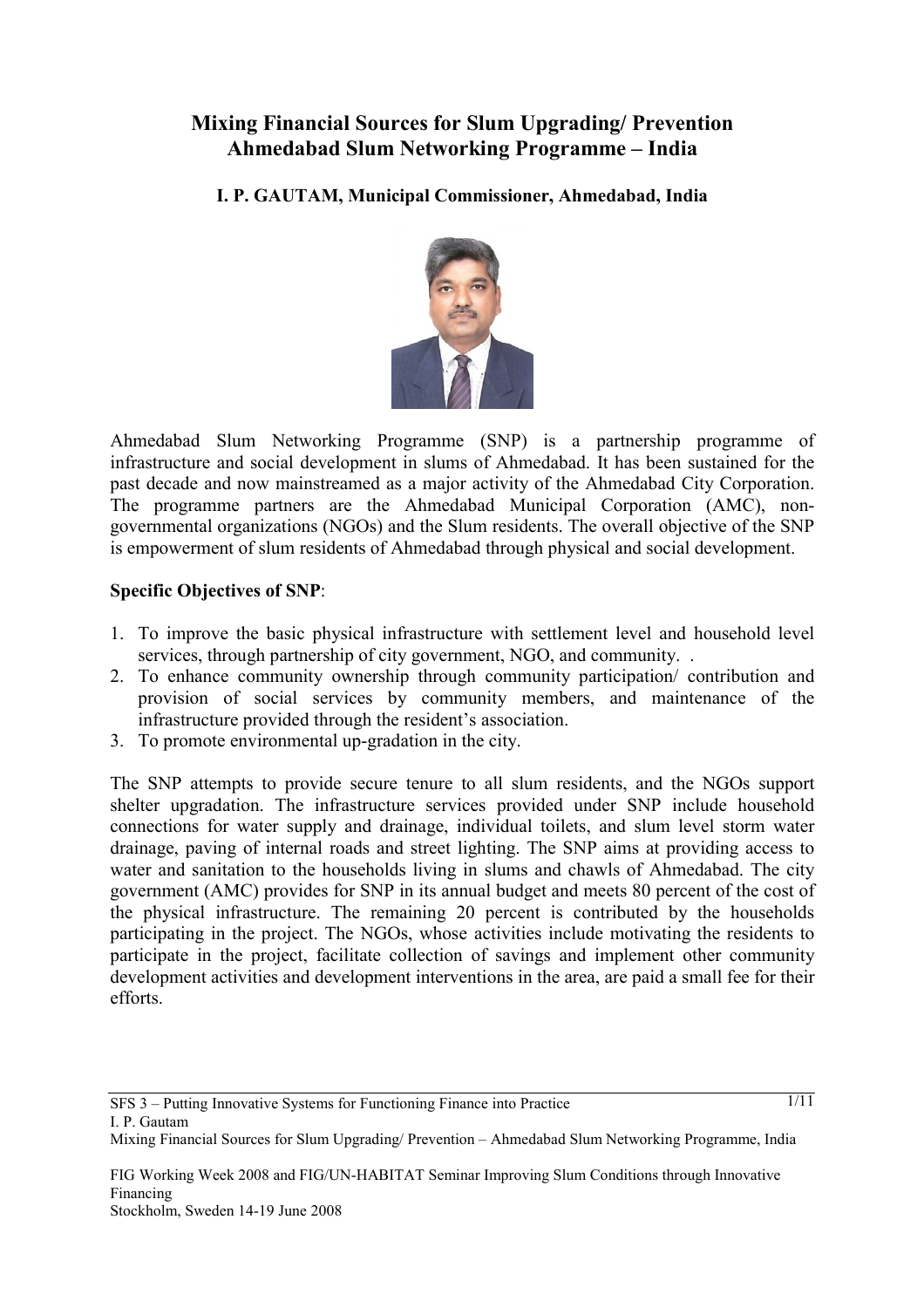### **AWARD WINNER, 2006 DUBAI INTERNATIONAL AWARDS, PROJECT NUMBER: IND610\_06**

### **Description of the initiative or project**

The approach for provision of a package of basic infrastructure services at the household and slum level in an affordable and sustainable way has evolved since it was first introduced in Ahmedabad as a partnership project with the Private Sector in 1995.

#### **Situation Before the Initiative Began**

In the city of Ahmedabad about 20% population comprising of 176,754 families lived in subhuman (slums) conditions at 710 pockets. There profile could be described as under:

- Total or partial absence of critical infrastructure like water supply, drainage, roads, toilets and street lighting.
- High density and congestion.
- Temporary structures with inadequate maintenance.
- Lack of basic minimum education and insufficient skills.
- Low income and poor standard of living.

From 710 slum pockets, the Town Planning Department of AMC identified 417 slum pockets where it was possible to provide the services. Of these, 190 slums comprising of 47,300 families were prioritized as having inadequate infrastructure services for SNP.

#### **Establishment of Priorities**

Efforts for providing basic services in slum settlements have been ongoing in India, Gujarat and in Ahmedabad since the early seventies through Government programs like Environmental Improvement of Urban Slums (EIUS), National Slum Development Program (NSDP) and others. However, with limited funds and the approach of providing only community level services, it neither changed the quality of life of the slum dwellers nor did it change the environmental conditions of the area.

The Slum Networking approach adapted by Ahmedabad Municipal Corporation (AMC), though based on the slum networking approach of the DFID funded Indore Habitat Improvement Project (IHIP), is substantially different in its settlement level approach and partnerships with NGOs and communities. In Ahmedabad, SNP is undertaken only in those slums where all slum households arrive at a consensus for contributing a proportion of the implementation costs (Rs 2000) for getting household level water supply, sewerage and drainage connections. NGOs partner with AMC for generating awareness about the project and in motivating all slum residents to agree to participate in the project. This task is quite difficult because simultaneously, other government schemes enable slums residents to access community level services at no cost. The well-off households in the slums often have illegal connections and hence participation in the programme is not a priority for them.

<sup>2/11</sup>

Mixing Financial Sources for Slum Upgrading/ Prevention – Ahmedabad Slum Networking Programme, India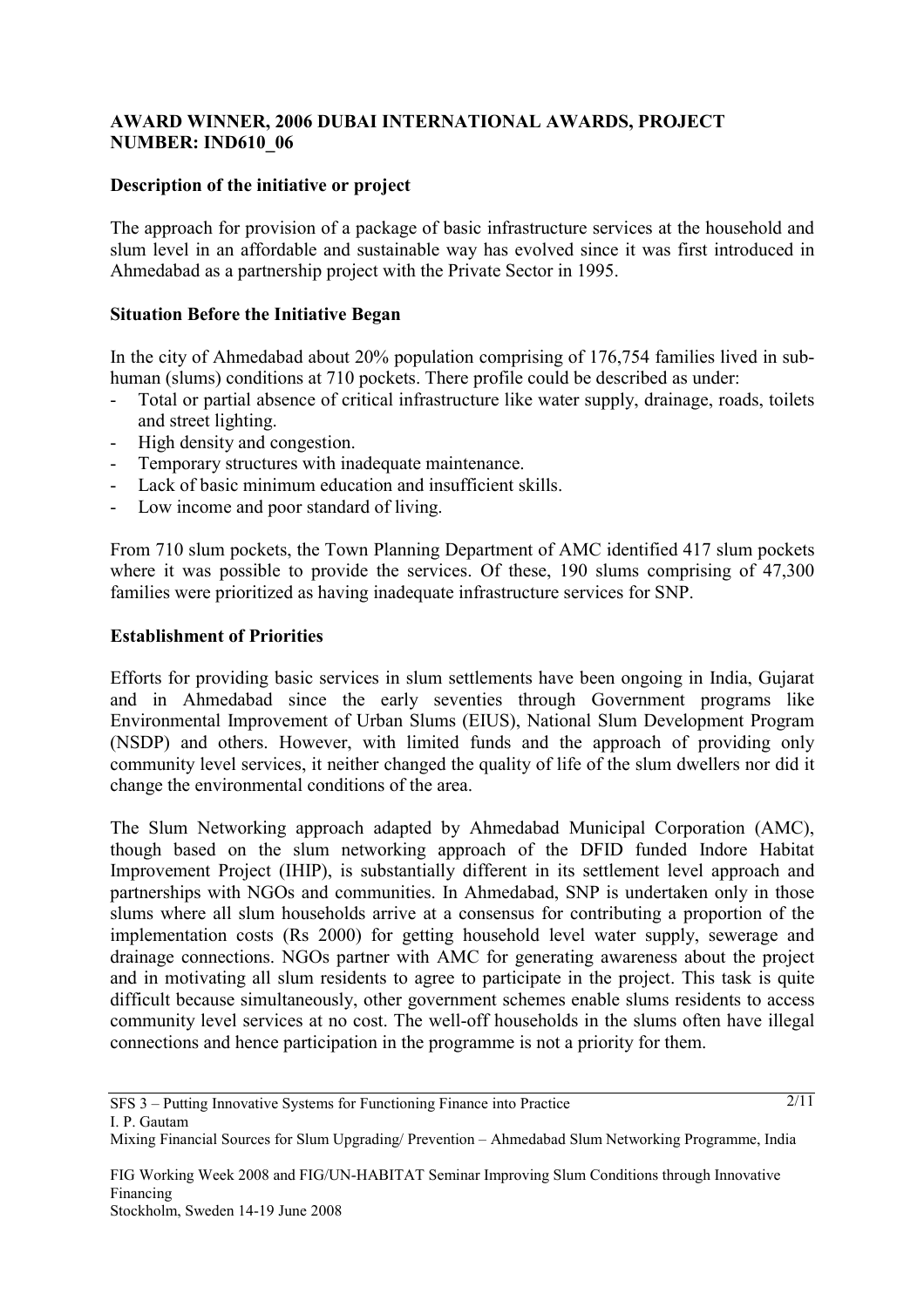SNP in Ahmedabad has therefore been designed to provide a package of infrastructure services in consultation with communities/ CBOs, NGO and the private sector. From its inception, SNP was designed to ensure that NGO partners directly provided or enabled access of communities to health and education services. The partnerships with the private sector have not grown, while AMC's partnership with NGOs for implementation of SNP has evolved substantially since the implementation of a pilot project in Sanjay Nagar in 1996-97.

# **Formulation of Objectives and Strategies**

The main objective of SNP is to empower the slum dwellers by integrating them with the main stream of the society. The entry point for this is through the provision of basic, physical infrastructure and social service to improve their quality of life. The strategy adopted was to involve the community as a partner and owner of the project. This was achieved with the help of NGOs as they have the will and capacities to motivate the community.

The financial arrangements evolved for safeguarding financial contributions of individual households through deposits in individual accounts till such time that transfers have to be made to AMC. This has also contributed significantly to reducing perceived risks by communities. In addition, exposure and opportunities for managing savings and consequent access to loans has also empowered the communities and individual households.

AMC's partnerships with NGOs for implementation of SNP have evolved such that NGOs are planning, designing and implementing infrastructure works in slums. AMC's role has evolved further to checking of design, supervision of implementation and overall monitoring the progress of work. This change in implementation process over the years shows AMC's conviction in the partnering approach and need for slum residents to demonstrate willingness to get individual connections for availing water supply and sanitation services.

### **MOBILISATION OF RESOURCES**

### **Financial Resources**

The project aimed at a partnership concept where all partners had to share the capital cost of the physical services and community development. The AMC puts up 80% of the cost of the project, while the community shares the remaining 20%. AMC has made adequate provisions in its annual budgets for SNP. In the past, funds were used from Government of India's National Slum Development Programme (NSDP), as well as HUDCO.

A maintenance fund is created as a *Community corpus* (Rs. 100 per household), which remains with the CBO and it is used for minor maintenance work.

Mixing Financial Sources for Slum Upgrading/ Prevention – Ahmedabad Slum Networking Programme, India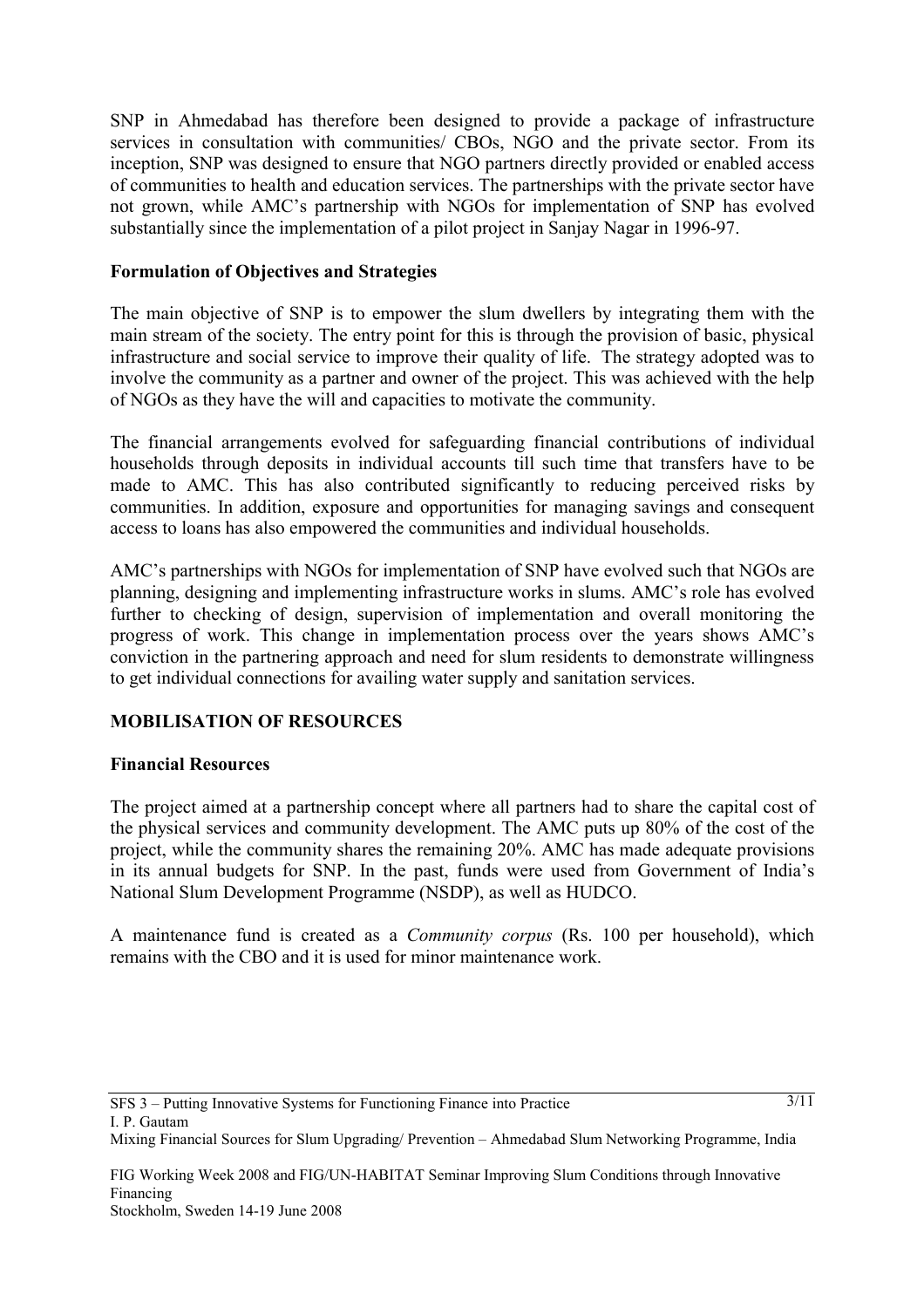### **Technical Support**

The Ahmedabad Municipal Corporation has adequate technical capacity to provide technical support to the project. A SNP cell has been established with adequate technical staff to implement the project professionally.

### **Community Resources**

Community was mobilised through NGOs to take part in the project. Community Based Organisations (CBOs) are created in each SNP area. They are trained by NGOs to work with community on technical and social development projects. NGOs and Municipal Corporation make available their technical and skill manpower to the CBOs.

# **Human Resources of Mahila Housing Trust (MHT) SEWA**

MHT is present in all the five zones of the city covering more than 59 slums and a zonal system for effective implementation of SNP has been established. The spearhead team members promote the concept of SNP in the areas allotted to them. They educate the slum dwellers on the various aspects of the programme. They report to the organisers, who in turn report to the zonal in-charge. These activities are carried out by the Community Mobilisation Cell. Parallel to this cell is the Training Cell. The training cell has two trainers, who look after the capacity building of the Community and the CBOs. They are also involved in the activities involving convergence with various other government schemes. They also look after the post SNP maintenance aspect of the programme.

### **Human Resources of SAATH**

Provision of physical infrastructure in slums and chawls of Ahmedabad was one of the components of SAATH's overall mission of working for Integrated Slum Development (services such as community health, non formal education, livelihood, community participation, physical infrastructure). SAATH's human resources for the Physical Infrastructure component (SNP Project) are – one overall co-ordinator, one field co-ordinator, two activity co-ordinators. Apart from this core group, three members from three of the CBOs promoted by SAATH provide the required assistance when needed. The team is helped by administrative support for maintenance of accounts, records at the office by a data manager, accountant.

### **Micro-Finance for Slum Upgrading**

SEWA Bank plays an important role by providing loan and bank account facility to the slum dwellers. To avail the basic facilities provided under SNP the slum dwellers are required to pay Rs.2100 as one time contribution. SEWA Bank by providing loan for this amount, helps them to get the basic facilities under SNP. For the SNP project SEWA Bank has deployed 22 employees and has 18 Bank Sathis to mobilize savings and credit from the slum communities.

Mixing Financial Sources for Slum Upgrading/ Prevention – Ahmedabad Slum Networking Programme, India

<sup>4/11</sup>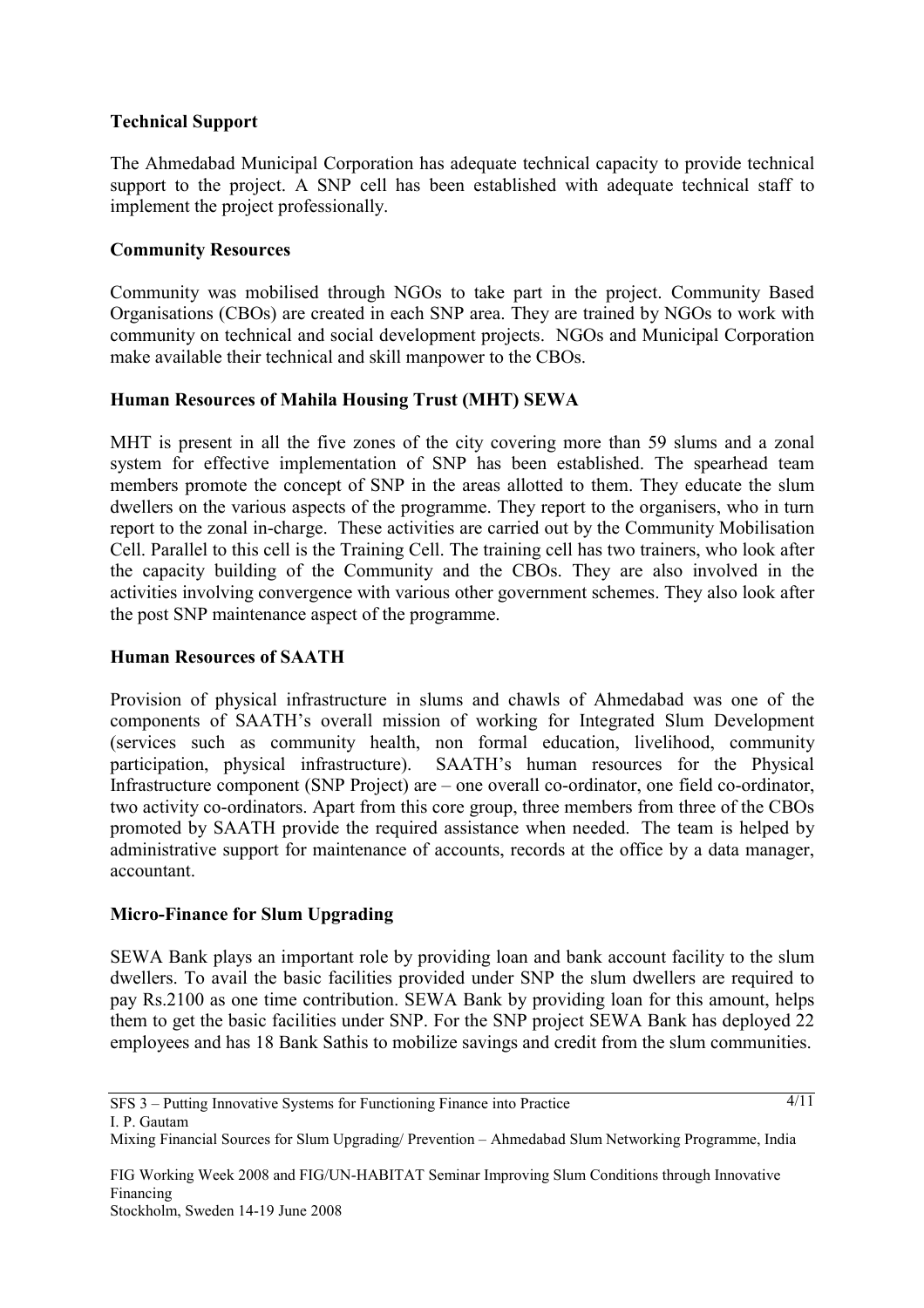# **Process**

The most difficult task is to motivate the slum dwellers to avail the benefits of the project by becoming the partner. This required a change in their "mindset". They are used to get free services (though late and limited). They had to be motivated to share the cost and own the project and get better services. NGO plays key role in this. AMC & NGO jointly addressed the community in the slums and could win their confidence to implement the project.

### **Results Achieved**

As of May 2008, 45 slum communities/projects covering 8,348 households benefiting 39,045 People have been completed. At present 4 slum communities covering 1124 household  $\&$ 5620 people is in advanced stage of completion. Additional 5 slum communities covering 588 household & 2940 people is proposed for infrastructure development in year 2008 – 2009.

So far the community members have paid a total of US \$ 3,80,600 to the AMC as their contribution towards the services, something never done by slum dwellers anywhere else in India.

Health and hygiene interventions are carried out in all SNP slums that help families utilize health advisory and referral services to improve their quality of life.

- Organized over 275 training programs conducted separately for men, women, girls and boys for giving them basic health and hygiene awareness
- Organized over 115 camps (General camps, TB camps and Eye camps) with the help of medical experts.
- Distributed low cost generic medicines worth over INR 1, 35,000 to poor patients.
- 18000 children immunized in 45 SNP slums.
- Generating awareness for TB and AIDS by conducting Role Plays in the slum communities.
- Operation of 9 child care centres in the slum communities in partnership with Government's Integrated Child Care Development Scheme (ICDS) and other private contributions. Through these services the programme provides child care services to over 402 children. Additional 4 slums are linked to nearby child care centres benefiting 79+ children.

### **Lessons Learnt**

- The partnership concept for slum up-gradation between various stakeholders such as City government, NGOs, CBOs and the community has worked well, with each partner having an equal role in decision-making process. The quality of life of the slum residents improved considerably.
- The role of slum dwellers as partners in the project rather than beneficiaries made them more responsive and inculcated a feeling of ownership in them.

FIG Working Week 2008 and FIG/UN-HABITAT Seminar Improving Slum Conditions through Innovative Financing

Mixing Financial Sources for Slum Upgrading/ Prevention – Ahmedabad Slum Networking Programme, India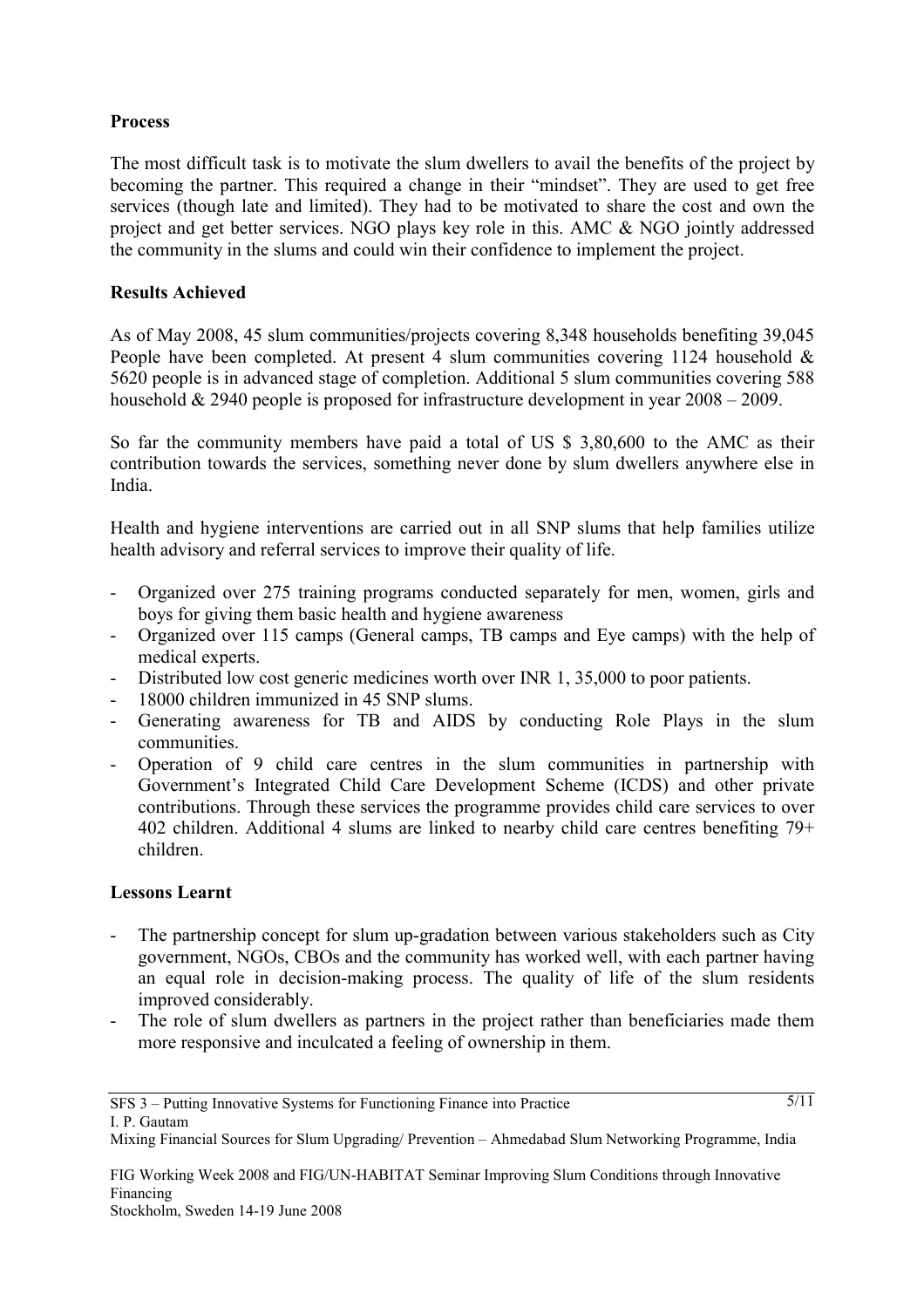- In-situ upgrading of slums is the most appropriate response for tackling large-scale problems of slum dwellers and achieve sustainable urban development.
- Investment in the provision of basic infrastructure and provision of land tenure automatically attracts shelter upgrading by the slum residents.
- Slum dwellers are willing to contribute for the services and to pay taxes, contradictory to the belief that they are a pampered vote-bank and want everything free.
- Provision of individual facilities proved to be better and cost-effective in the long-term than shared facilities. There was an attitudinal change in the slum dwellers as it leads to the enhancement of their social status.
- Provision of essential services alone is not enough; the softer interventions through community development, which brings about attitudinal changes in the slum residents, are equally important.
- Clear correlation between completion of physical work and community savings to meet individual contribution.
- The market value of their house has increased due to the existence of the infrastructure services.
- SNP is a transformation from:
	- physical degradation and lack of services to up-gradation and basic infrastructure provision,
	- no dialogue between residents to informal settlements and the municipality to a participatory process of dialogue between them,
	- illegal to respectable, from dirty to clean, from disease to health,
	- a slum to a colony or society
- The lessons learnt through implementation of the SNP in Ahmedabad have been incorporated in the draft Gujarat State Urban Slums Policy while the design of a Special Purpose Vehicle (SPV) for implementation of SNP was prepared with the support of the Cities Alliance and Water and Sanitation Programme, All stakeholders involved in implementation and scaling up of SNP were involved in the processes for preparation of the Draft GSUSP and proposal for the SPV.

#### **Main partners¨**

**Partner 1:**

**Ahmedabad Municipal Corporation**  Slum Networking Project Cell Sardar Patel Bhavan, Danapith, Ahmedabad 380 001. INDIA.

Contact Person: Mr. D. B. Makwana Dy. Municipal Commissioner Phone: +91-79-27552586 Mobile: +91-9376113008

SFS 3 – Putting Innovative Systems for Functioning Finance into Practice I. P. Gautam

Mixing Financial Sources for Slum Upgrading/ Prevention – Ahmedabad Slum Networking Programme, India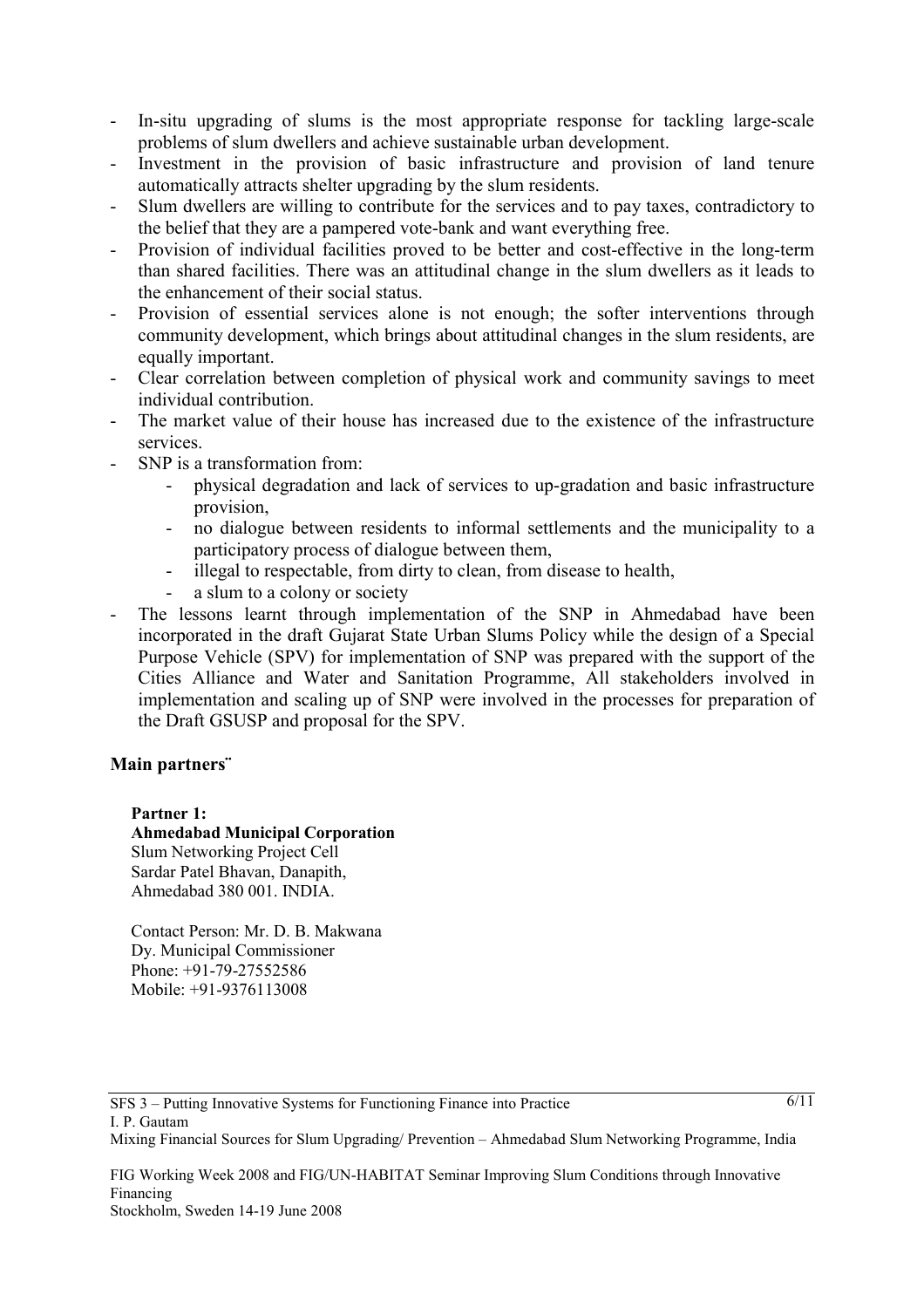#### **Partner 2:**

**Gujarat Mahila Housing SEWA Trust**

Road. Navrangpura, Ahmedabad: 380009 INDIA

Contact Person: Ms. Bijal Bhatt, Co-coordinator Phone: +91-79-26560529 Telefax: +91-79-26560536 Mobile: +91-9825029281

**Partner 4**: **SEWA Bank** 195, Sakar II, Nr. Town Hall, Ahmedabad 380009 INDIA

Contact Person: Ms. Jayshree Vyas Phone: +91-79-26581652 Fax: +91-79-26576074 Mobile: +91-98240-76

#### **Partner 3:**

401-402, Akashganga Complex. Gujarat College 18, Amber Society, IInd floor, Opp. Kameshwar **SAATH – Initiatives for Equity in Development**  School, Satellite Road, Ahmedabad 380 015. INDIA.

> Contact Person: Mr. Rajendra Joshi Phone: 91-79-2692 9821/ 2692 2827 Telefax: +91-79-2692 6604 Mobile: +91-98250 05198

#### **Partner 5:**

**World Vision** 1, Krisnakunj Apartment, Opp.Pritamnagar no Akhado, Ellisbridge, Ahmedabad-380006, INDIA

7/11

Tel: +91-79-26582258

#### **Impact**

- By May 2008, 45 slum communities covering 8348 households benefiting 39045 people had been successfully upgraded.
- The slum communities in Ahmedabad have access to water, sanitation, electricity, street lighting and paved footpaths.
- Renewed infrastructure: 18057 sq.mt. concrete and 14814 sq.mt. stone pavements have been made, 832 electric poles have been erected, 4868 bib cocks and 30499 m water lines have been put in place, 300 garbage bins have been strategically placed, 27380 m sewage lines, 4860 gully traps, 955 inspection chambers, 421 man holes and 4150 private toilets have been built.
- The community members had paid a total of **US\$ 380,600** to the AMC as their contributions towards the services, something that has never been done by slum dwellers anywhere else in India.
- Over 275 training sessions for men, women, girls and boys have been conducted.
- Over 115 medical camps held and generic drugs worth over US\$ 2,988 have been distributed.
- Over 18000 children have been immunized, while 9 child care centers are in operation, providing services to over 402 children.

### **Sustainability**

SNP has sustained itself since its inception in 1994, maintaining its partnership character. It has grown tremendously reaching 8,703 families, making a significant contribution in the

SFS 3 – Putting Innovative Systems for Functioning Finance into Practice I. P. Gautam

FIG Working Week 2008 and FIG/UN-HABITAT Seminar Improving Slum Conditions through Innovative Financing

Mixing Financial Sources for Slum Upgrading/ Prevention – Ahmedabad Slum Networking Programme, India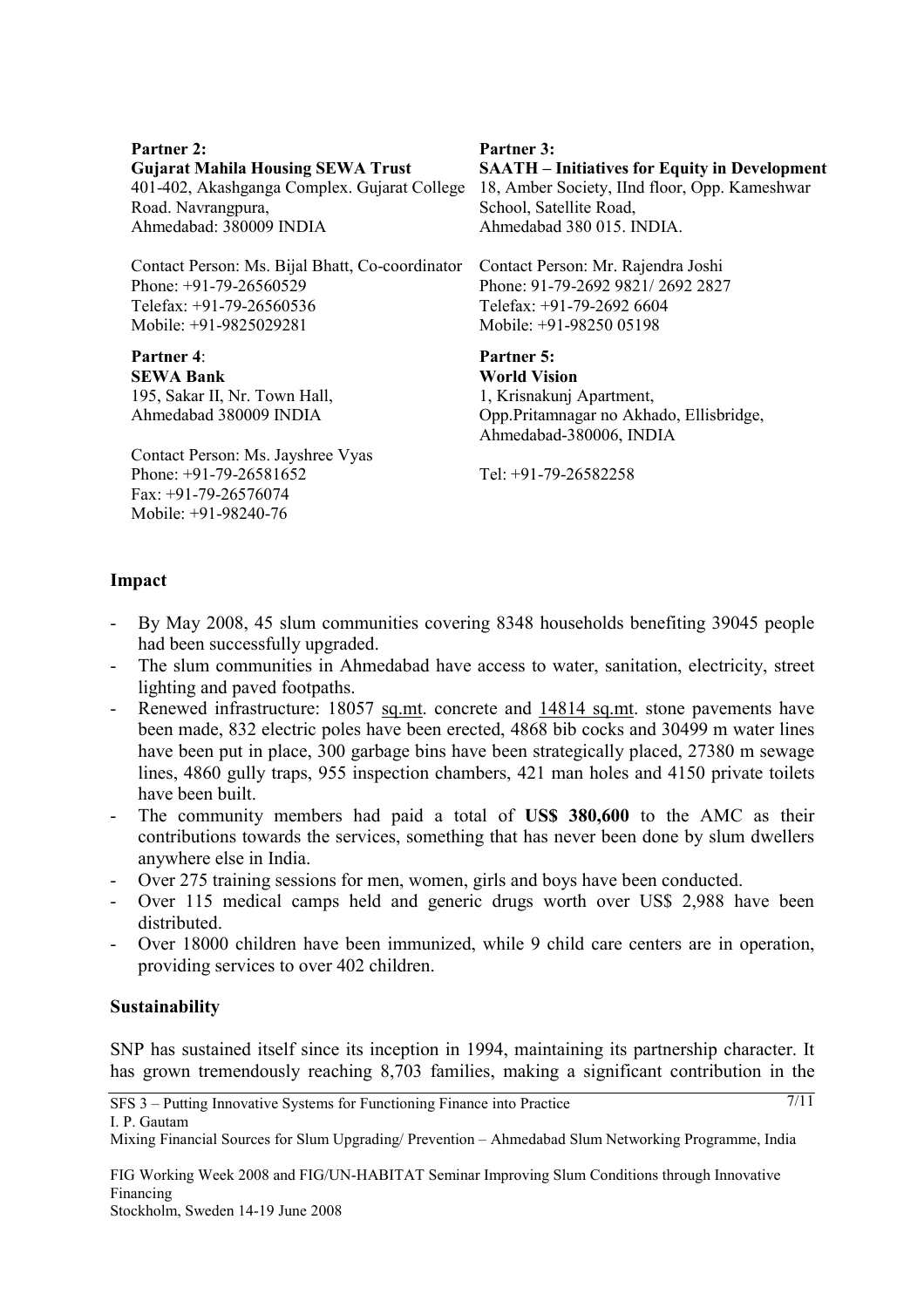lives of 43,515 people over 41 slum communities of Ahmedabad. The key elements that made this programme sustainable are:

- Long Term Commitment: The AMC has set up a separate cell for implementing the programme. The AMC provides the people a written assurance that they will not be evicted for 10 years if they join the scheme. Last installment of Community contribution is released only after the work is completed to their satisfaction.
- Community Involvement: Complete involvement of the slum dwellers at all the stages of the programme, is ensured by setting up neighbourhood groups which are duly registered by MHT and SAATH. The cost sharing by the community instills a sense of ownership in the slum dwellers.
- Demand based innovations: Introduction of Demand Based Innovations, like inclusion of individual toilets in the programme by the SNP Cell.
- Financial Viability: Following an amendment in the BPMC Act in 1978, the Corporation has been regularly spending upto 10% of funds from its own revenues towards improvement of services in the slums. So far the slums were being treated as a separate entry devoid of linkages with the city level services. SNP brings about complete transformation of the slum to integrate into the main stream of the society.

# **Transferability and up-scaling**

- The Slum Improvement Partnership concept as experienced in 45 slums is fully replicable. Several other communities are now eager to join the project and transform their quality of life.
- Within the next five years the physical improvement and the community development will be provided to 24,368 households benefiting 1,21,840 people in 120 slums of the Ahmedabad City.
- The Vadodara Municipal Corporation (VMC), another major city in the state of Gujarat has adopted the same concept for slum development and is upgrading the slum of Sonianagar on a pilot basis with increased community contribution from Rs. 2,100 per household to Rs. 3,100.

### **Planning for next five years**

- 120 slum communities covering nearly 24,368 households identified for provision of physical infrastructure services under SNP.

### **Way forward**

- Formulations of State Slum Policy in Consultation with all stake holders.
- Advise for a creation of Special Purpose Vehicle (SPV) for scaling up of the Project.

### **Innovation**

Mobilization of community and providing tenure security was very effective and resulted in people contributing to the upgrading process both materially and financially.

 $8/11$ 

Mixing Financial Sources for Slum Upgrading/ Prevention – Ahmedabad Slum Networking Programme, India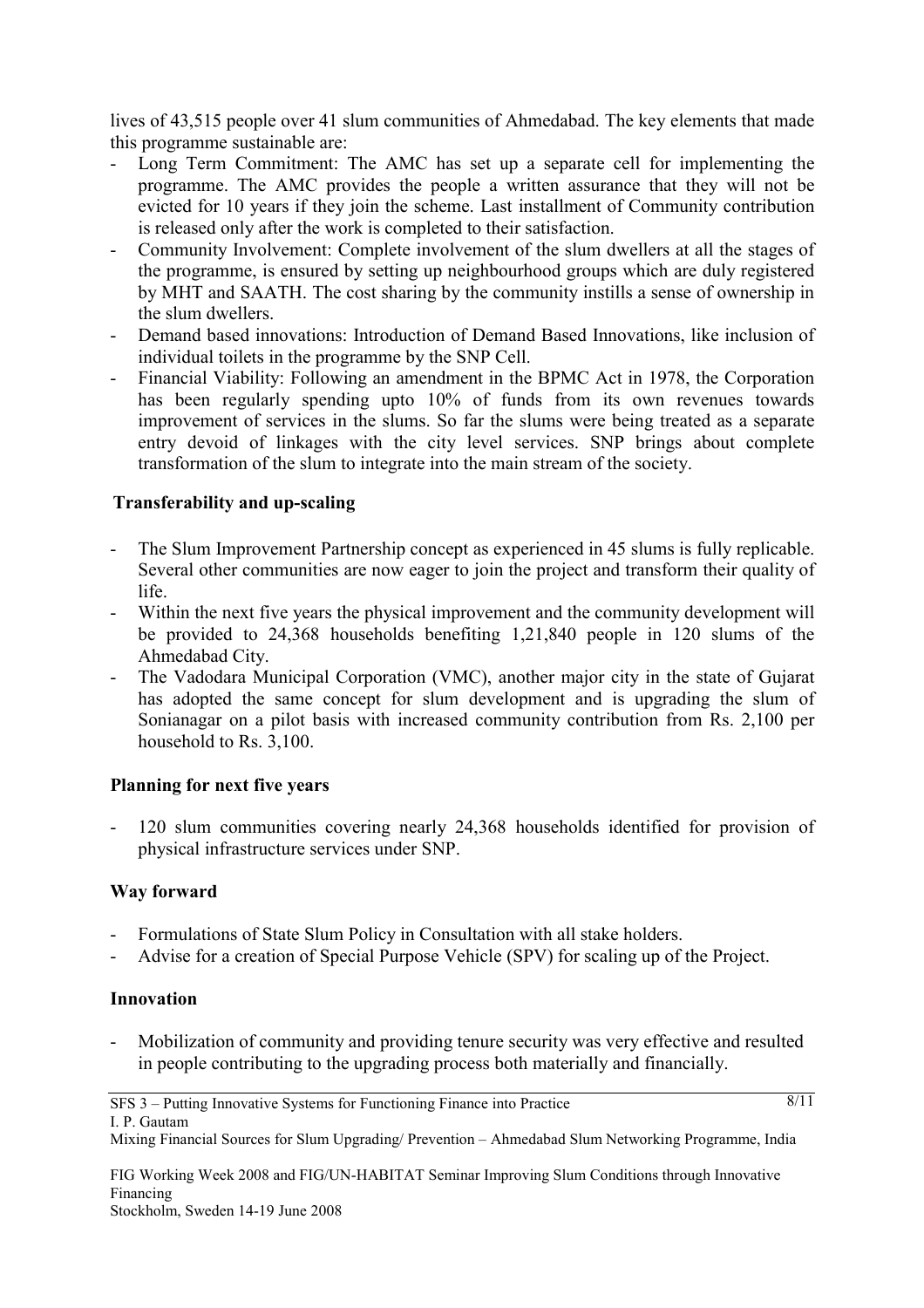- Community participation at all levels and cost sharing instilling a sense of ownership in the slum dwellers.
- Strong and substantial partnerships among various stakeholders of the civil society who engaged themselves in providing better physical quality of life to its poor fellow citizens.
- An excellent example of a local government entering into strong and meaningful partnerships, leading to actualization of many elements of good governance such as Equity, Transparency, Accountability and Sustainability. .
- Monthly Monitoring Meeting: AMC as well as the NGO partners hold monthly meetings to review the progress of the work. The meetings provide a forum for all partners, including the community to share their views and facilitate the implementation of the programme.
- Joint Planning: The layout plans of the design are jointly prepared by AMC, NGO and community.
- Trainings: The AMC engineers jointly conduct trainings with MHT, to orient the community on the technical aspects to ensure community consent and support for smooth programme implementation.
- Interaction with Public: The post lunch office hours of the AMC officials are allocated for open interaction with community and partners.

# **REFERENCES**

- Asnani P. U., Slum Networking Project Ahmedabad Good Urban Governance Campaign – India Launch; Learning from One Another, Page # 308 – 331, September 2001
- Bhatt Bijal, Ahmedabad Parivartan Programme, Good Urban Governance Campaign India Launch; Learning from One Another, Page # 285 – 290, September 2001
- Wealth Creation & Well Being Impacts of Slum Upgradation & Improved Service Delivery to the poor – WSP – SA
- Bhatt Bijal, Good Governance Through Partnership: Ahmedabad Parivartan Programme Shelter – Volume IV, No. 2, Page  $\# 22 - 27$ , April 2001,
- Parivartan & Its Impact: A Partnership Programme of Infrastructure Development in Slums of Ahmedabad City – Gujarat Mahila Housing SEWA Trust

# **BIOGRAPHICAL NOTES**

**IP Gautam** began his career with the Indian revenue service as an Assistant Commissioner with the Income Tax department and joined the Indian Administrative Service in 1986. Gautam has served the State in a variety of development departments such as rural development, industries, power energy, transport and finance and his major contributions have been both in terms of improving regulatory mechanisms, delivery services as well as managing growth related investments for the State. Gautam's contribution include implementation of joint sector projects such as Gujarat Gas, Gujarat Apar and Gujarat Godrej as Joint Managing Director of Gujarat Industrial Investment Corporation.

 $9/11$ 

Mixing Financial Sources for Slum Upgrading/ Prevention – Ahmedabad Slum Networking Programme, India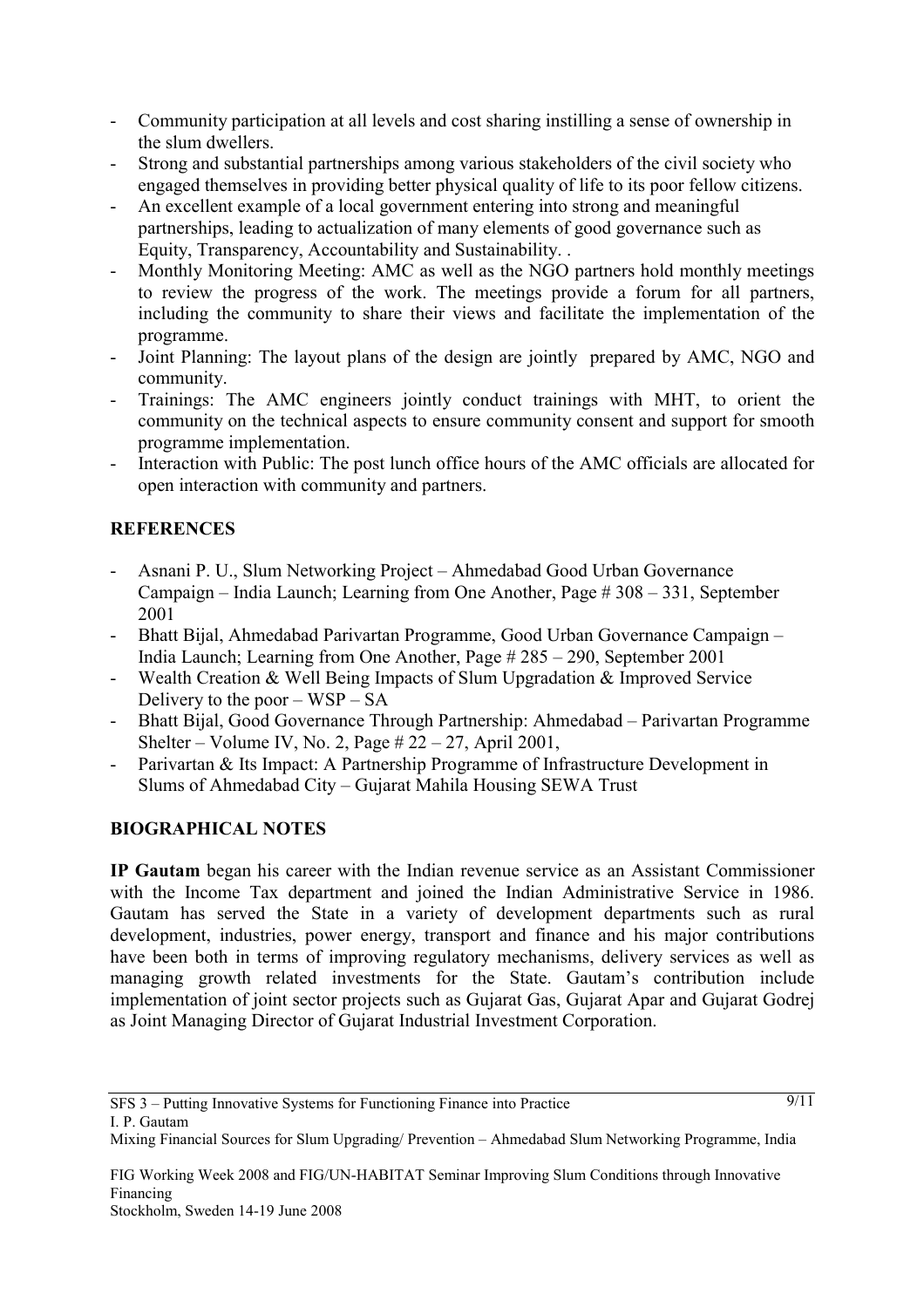As the Commissioner of both Rajkot and Ahmedabad, Gautam focused on improved and innovative service delivery arrangements apart from managing basic obligations of the city government. Gautam's achievement include restructuring of Rajkot's finances by introducing self assessment mechanism for property taxes, especially for the poor and improving water service delivery- a constraint in the city. Having evolved the Ahmedabad's city development vision, Gautam spearheaded the Bus Rapid System program for the city, one of the first in the country to launch it to scale and ensure better implementation of programs of critical importance to the city such as Sabarmati river front development and other environmentally sensitive projects such as lake development.

Gautam's strength is in regulation and management, and he has key positions on critical development projects such as Sardar Sarovar, Power and energy sector. As secretary energy and Petro-chemicals, implemented the power sector reform and was involved in innovative programs such as Jyoti Gram Yojana aimed at assured power for all villages in the State. He was responsible for release of land for the poor as part of the Urban Land Ceiling drive in Vadodara as well as implementing employment generation programs for women and youth in tribal areas of the district.

Gautam is an active academic and is an active member of the Center for Environment Planning and Technology University, Ahmedabad. Gautam's other interest includes photography.

**Positions** 

| June 2006 | Commissioner, Ahmedabad Municipal Corporation<br>Till date         |
|-----------|--------------------------------------------------------------------|
| Oct. 1996 | Secretary, Energy and Petro-chemicals                              |
| to        | Secretary, Port and Transport                                      |
|           | Managing Director Gujarat Power Corporation                        |
| May 2006  | Director Finance - Sardar Sarovar Project                          |
| 1994-1996 | Collector Vadodara District                                        |
| 1991-1994 | Municipal Commissioner, Rajkot                                     |
| 1990      | Joint Managing Director, Gujarat Industrial Investment Corporation |

Chairman / Director of Public Undertakings and Companies –

- Chairman, Sabarmati River Front Development Corporation Limited Ahmedabad from June 2006
- Chairman, Janmarg Limited, Ahmedabad. From October, 2006
- Director, Gujarat State Electricity Corporation Ltd., Vadodara. From Sept. 2002
- Director, Gujarat Power Corporation Limited, Gandhinagar. From Jan.2001
- Director, Gujarat Energy Generation Co. Ltd., Gandhinagar. From Sep.2004
- Director, Bhavnagar Energy Co. Ltd., Gandhinagar. From March,2007

Director of the Public Sector / Joint Sector / Private Sector Companies –

- Director, Torrent Pharmaceuticals Ltd., Ahmedabad. From 1990-93.
- Director, Gujarat Apar Polymers Ltd., Vadodara –1990 2000.

Mixing Financial Sources for Slum Upgrading/ Prevention – Ahmedabad Slum Networking Programme, India

FIG Working Week 2008 and FIG/UN-HABITAT Seminar Improving Slum Conditions through Innovative Financing

<sup>10/11</sup>